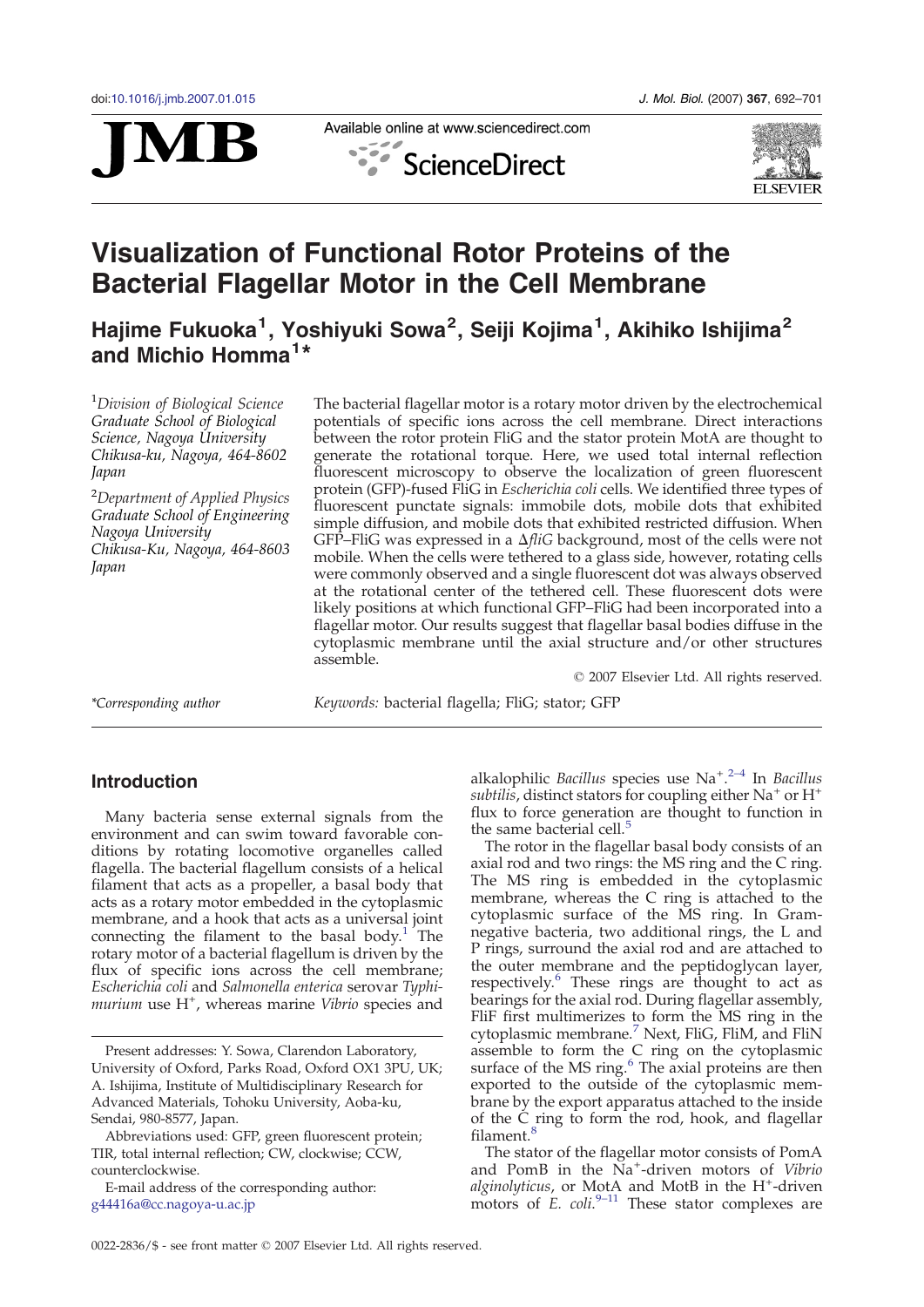<span id="page-1-0"></span>thought to function as specific ion channels.<sup>[12,13](#page-8-0)</sup> The A and B stator subunits are incorporated into the motor as a stator complex after completion of the hook-basal body; deletions in the C-terminal domain of the B subunit have been shown to block this incorporation process.<sup>[14,15](#page-8-0)</sup> FliG, a cytoplasmic protein that is thought to be directly involved in force generation by the flagellar motor, forms the switch complex with FliM and FliN that changes the direction of motor rotation between clockwise (CW) and countercl[ockw](#page-8-0)ise (CCW) in response to chemo-<br>tactic signals[.](#page-8-0)<sup>16–19</sup> Mutational analyses of the H<sup>+</sup>driven flagellar motor have identified charged residues in the C-terminal region of FliG and the cytoplasmic domain of MotA that are important for force generation[.](#page-8-0)<sup>[20,21](#page-8-0)</sup> In the crystal structure of the middle and C-terminal domains of Thermotoga maritima FliG, the corresponding charged residues are aligned in a C-terminal ridge that is exposed on the surface of the FliG molecule.<sup>[22](#page-8-0)</sup> It has been predicted that the electrostatic interactions between the charged residues of FliG and the cytoplasmic regions of MotA cause motor rotation.<sup>[23](#page-8-0)</sup> The precise mechanism underlying motor rotation, however, is not fully understood.

FliG molecules of the flagellar rotor have been visualized at the base of the polar flagellum in V. alginolyticus using fusion proteins carrying green fluorescent protein (GFP).<sup>[24](#page-8-0)</sup> Moreover, FliG molecules tagged with yellow fluorescent protein were detected as several fluorescent foci on the surface of the cell body of S. typhimurium, a bacterium that has peritrichous flagella.[25](#page-8-0) In the present work, we constructed functional fusion proteins of GFP and the E. coli rotor protein FliG and observed the rotating motor using total internal reflection (TIR) fluorescent microscopy.

### **Results**

#### Motility of cells producing GFP–FliG

The *gfp* gene was genetically fused to the 5' end of the fliG gene to form the gfp-fliG construct, the product of which was GFP–FliG. Wild-type fliG and gfp-fliG were cloned and placed under the control of arabinose-inducible promoters in the pYF2 and pYF1 plasmids, respectively. We investigated the motility of the cells producing GFP–FliG or wildtype FliG as a rotor component in semi-solid agar containing arabinose. In a medium containing 0.0005% (w/v) arabinose,  $\Delta filG$  cells (DFB225) producing wild-type FliG from pYF2 showed the same degree of swarming as RP437 cells, a strain with wild-type motility and chemotaxis (Figure 1(a)). ΔfliG cells producing wild-type FliG needed at least 0.0002% arabinose in the medium to achieve the same degree of motility as RP437 cells (data not shown), and the cells overproduced the FliG protein when they were placed in the medium containing 0.0002% arabinose (Figure 1(a)). On the other hand,



**Figure 1.** (a) Swarming behavior of cells producing<br>GFP–FliG. pYF1 (encoding *gfp-fliG*)-carrying DFB225 cells, pYF2 (encoding wild-type fliG)-carrying DFB225, pTY200 (encoding gfp)-carrying DFB225 cells, and pBAD33 (vector)-carrying RP437 cells were grown in TG-0.27% (w/v) soft agar medium containing  $0.0005\%$  (w/v) arabinose at 30 °C for 9 h. RP437, wild-type for chemotaxis; DFB225, ΔfliG strain. (b) Immunoblots for GFP–FliG or wild-type FliG in whole-cell extracts. Proteins were detected with anti-FliG antibodies or anti-GFP antibodies. Molecular mass values (kDa) are shown on the left side of the panels. The band between 47.5 kDa and 62 kDa is probably a nonspecific band detected by the anti-GFP antibodies because the band was detected in all of the lanes. Lane 1, pBAD33 carrying RP437 cells grown in TG medium containing no arabinose; lane 2, pYF2-carrying DFB225 cells grown in TG-0.0002% arabinose medium; lanes 3 and 4, pTY200 carrying and pYF1-carrying DFB225 cells grown in TG-0.0005% arabinose medium, respectively; lane 5, pYF1 carrying RP3098 cells (ΔflhDC) grown in TG-0.002% arabinose medium. Cells were grown at 30 °C for 4 h.

the ΔfliG cells producing GFP–FliG from pYF1 did not swarm in the semi-solid agar containing 0.0005% arabinose (Figure 1(a)). Under a light microscope, however, ΔfliG cells producing GFP–FliG were observed to swim, although their swimming ability was much lower than that of wild-type cells ([Table 1](#page-2-0)). Similar amounts of plasmid-derived wildtype FliG and GFP–FliG proteins were detected by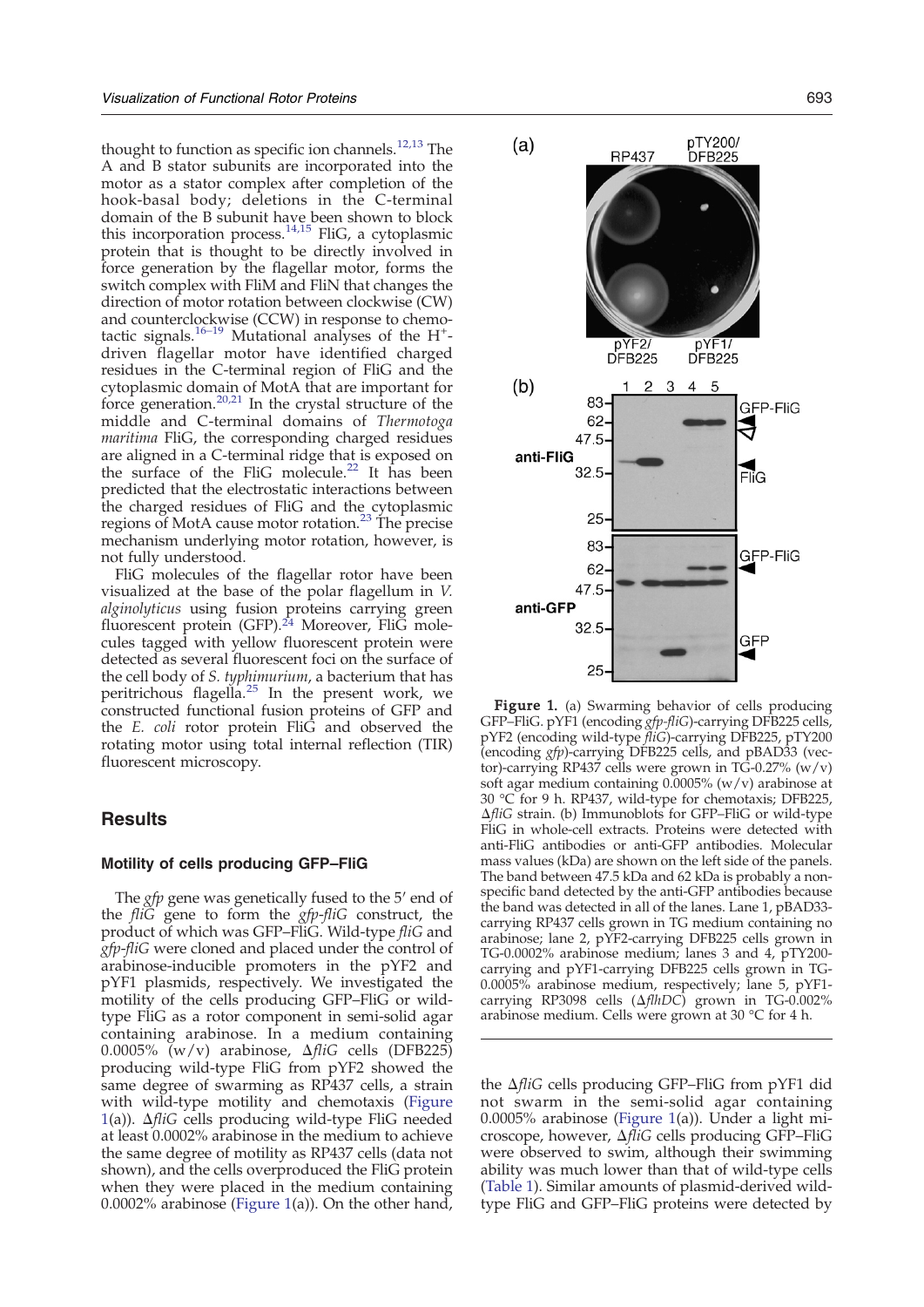<span id="page-2-0"></span>Table 1. Motility parameters of the cells

| Strains       | FliG variants          | Swimming<br>fraction $(\%)^a$ | Swimming<br>speed $(\mu m/s)^b$ |
|---------------|------------------------|-------------------------------|---------------------------------|
| <b>DFB225</b> | GFP-FliG               | $3\pm3$                       | $12\pm3$                        |
| <b>DFB225</b> | Wild-type              | $85 \pm 6$                    | $26 + 4$                        |
| RP437         | Wild-type <sup>c</sup> | $96 \pm 3$                    | $28 \pm 6$                      |

The cells were grown in media containing no arabinose (RP437), 0.0002% arabinose (DFB225 cells harboring the plasmid encoding fliG), or 0.0005% arabinose (DFB225 cells harboring the plasmid encoding *gfp-fliG*).

<sup>a</sup> The average value calculated from more than eight visual fields.

The average value calculated from more than 40 cells.

c Wild-type FliG encoded on the chromosome.

immunoblot analysis of whole-cell extracts from the  $\Delta fliG$  cells [\(Figure 1\(](#page-1-0)b)). On the other hand, the cells producing GFP–FliG showed a reduced level of flagellin expression (Figure 2); the intensity of the band of flagellin derived from these cells was approximately ten times less than the intensity of the band derived from the cells producing wild-type FliG. In addition, the number and the length of the flagella observed with electron microscopy were greatly reduced in the cells producing GFP–FliG (data not shown). Thus, the fusion of the GFP molecule to FliG probably affected flagellar assembly.

Next, to investigate the function of individual motors, the cells were tethered to the surface of a coverslip using the FliC sticky filament, which has been shown to readily attach to glass surfaces.  $26,27$ FliC sticky proteins were produced from a second plasmid, pYS11.<sup>[27](#page-8-0)</sup> The tethered cells robustly rotated on the coverslip in spite of their weak motility in liquid media. Immunoblot analysis of whole-cell extracts detected GFP–FliG at a position corresponding the expected molecular mass of 64 kDa [\(Figure 1\)](#page-1-0). Very weak bands were detected just under the GFP-FliG bands ([Figure 1](#page-1-0)(b), open arrowhead); these bands may have resulted from a slight degradation or mistranslation of GFP–FliG. Degradation products with a molecular mass corresponding to that of wild-type FliG, however, were not detected, indicating that GFP–FliG was functional in individual flagellar motors. The



Figure 2. Detection of flagellin. Proteins were separated and immunoblotting was performed using antiflagellin antibodies. Lane 1, pBAD33-carrying RP437 cells grown in TG medium containing no arabinose; lane 2, pYF2-carrying DFB225 cells grown in TG-0.0002% arabinose medium; lane 3, pYF1-carrying DFB225 cells grown in TG-0.0005% arabinose medium; lanes 4 and 5, pBAD33-carrying DFB225 cells and pTY200-carrying RP3098 cells grown in TG medium containing no arabinose, respectively.

rotational velocities of the tethered cells producing wild-type FliG and GFP–FliG were ca  $6$  and ca  $3$ revolutions/s, respectively (Table 2). For the wildtype FliG motor, the switching frequency and the percentage of time spent rotating CCW were 0.9 reversal/s and 65%, respectively. On the other hand, the switching frequency and the percentage of time the motor rotated CCW for the GFP–FliG motor were 0.4 reversal/s and more than 92%, respectively. Flagellar motors that incorporated GFP–FliG preferentially rotated CCW. Although the activity of the GFP–FliG motors was lower than that of the wild-type motors, the GFP-FliG motors were sufficiently functional for further analysis.

#### Subcellular localization of GFP–FliG

We observed the localization of GFP–FliG in the ΔfliG and ΔflhDC strains. Because the flhDC genes are master genes that control the expression of all of the flagellar genes, the  $\Delta f$ lhDC strain produces no flagellar components. Similar amounts of GFP– FliG protein were detected by immunoblot analysis of whole-cell extracts from the two cell lines ([Figure 1](#page-1-0)(b), lanes 4 and 5). When cells at midlog phase were immobilized on the surface of a polylysine-coated coverslip and observed using TIR fluorescent microscopy, we detected  $5 \pm 1$  $(mean \pm SD)$  fluorescent dots near the cell surface in each of the ΔfliG cells producing GFP–FliG ([Figure 3;](#page-3-0) ΔfliG, TIR). On the other hand, in the ΔflhDC cells producing GFP–FliG, no fluorescent dots were detected and a diffuse fluorescent signal was observed throughout the cell body [\(Figure 3;](#page-3-0) ΔflhDC, TIR). Using axial (brightfield) epi-illumination (epi-illumination), GFP–FliG was also detected throughout the cell bodies of the ΔflhDC cells ([Figure 3](#page-3-0);  $\Delta f$ lhDC, Epi). Therefore, the clustering of the GFP–FliG molecules was dependent on flagellar structures or one or more of the flagellar proteins. Under epi-illumination, we detected  $11 \pm 3$  fluorescent dots in each  $\Delta filG$  cell though the background fluorescent signal was larger than that observed using TIR illumination ([Figure 3](#page-3-0); ΔfliG, Epi and TIR). The number of fluorescent dots in each cell was more than the

Table 2. Rotational parameters of the cells

| <b>Strains</b> | FliG variants | Rotational<br>velocity <sup>a</sup> | Rotational bias <sup>b</sup> frequency <sup>c</sup> | Switching     |
|----------------|---------------|-------------------------------------|-----------------------------------------------------|---------------|
| <b>DFB225</b>  | GFP-FliG      | $3\pm2$                             | $92 + 15$                                           | $0.4 \pm 0.4$ |
| DFB225         | Wild type     | $6\pm2$                             | $65 + 19$                                           | $0.9 \pm 0.8$ |

More than 40 tethered cells were investigated. Images were captured at 60 frames/s and 600 frames (10 s) were analyzed. The cells were grown in media containing 0.0002% arabinose (DFB225 cells harboring the plasmid encoding fliG), or 0.0005% arabinose (DFB225 cells harboring the plasmid encoding gfp-fliG).

Rotation velocity is shown in revolutions/s.

**b** Rotational bias is shown as the percentage of time spent rotating CCW.

Switching frequency is shown as the number of reversals/s.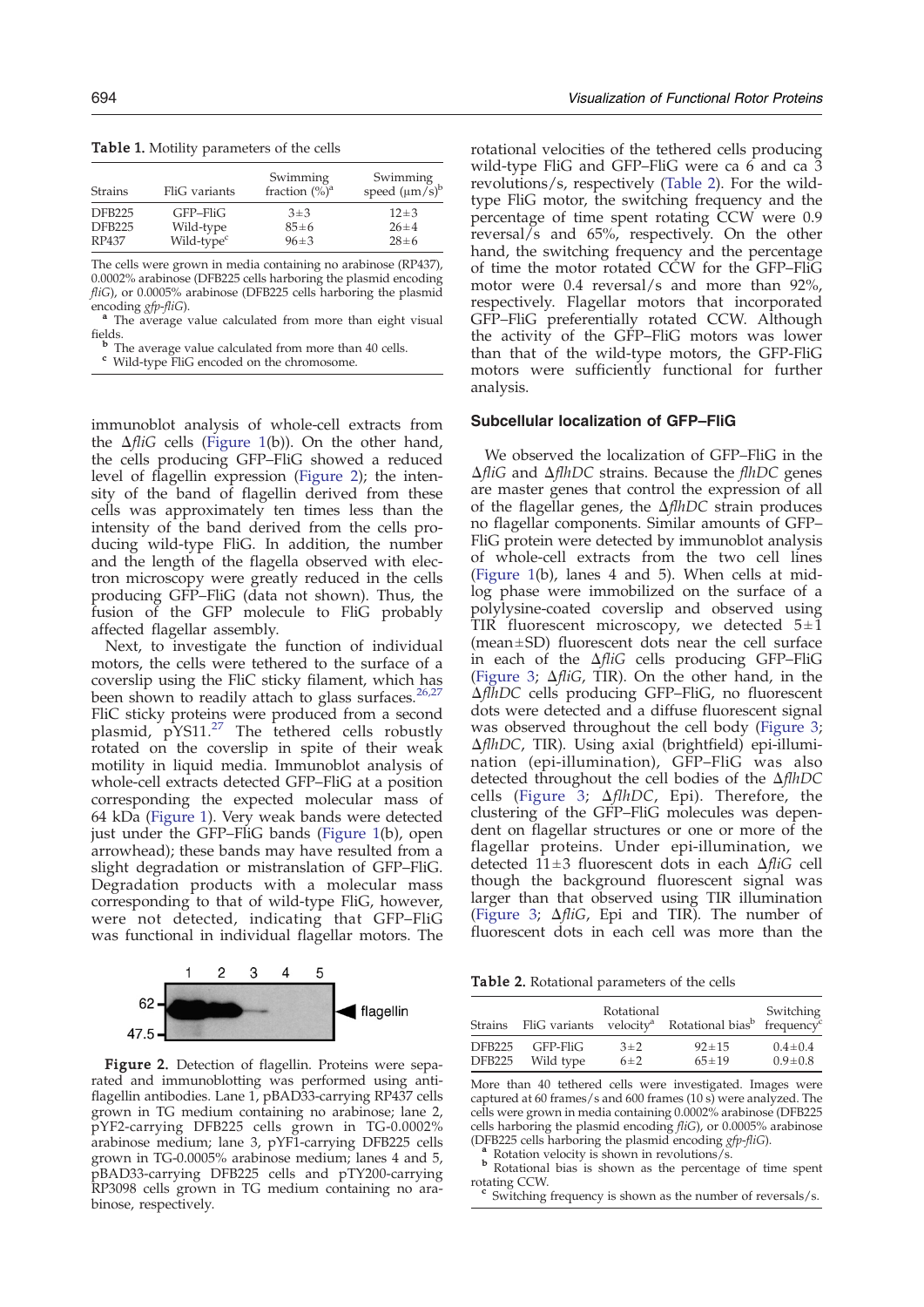<span id="page-3-0"></span>

Figure 3. Sub-cellular localization of GFP–FliG. Cells producing GFP–FliG were grown at 30 °C for 4 h in medium containing  $0.0005\%$  arabinose ( $\Delta \text{fli}$ G) or  $0.002\%$ arabinose  $(\Delta f h D C)$ , and were observed with a fluorescence microscope. TIR indicates the images obtained under TIR illumination, whereas Epi indicates images obtained under axial (brightfield) epi-illumination. BF indicates bright field images. The adjacent fluorescent and bright field images are images of the same cells. The bar represents 1.6 μm.

reported number of flagella for an  $E$ . coli cell.<sup>[28,30](#page-8-0)</sup> This was probably due to flagellar basal bodies that lacked flagellar filaments.

#### Movement of GFP–FliG on the cytoplasmic membrane

In the  $\Delta filG$  cells producing GFP–FliG, we tracked the movement of the fluorescent dots in the cell membrane using TIR fluorescent microscopy. After the cells were immobilized on a polylysine-coated coverslip, we detected immobile and mobile fluorescent dots on the cell membrane (Figure 4). In each cell, approximately two immobile and four mobile fluorescent dots were detected. The positional distributions of the centers of the immobile dots on the cell membrane were restricted to a very narrow area (Figure 4(d)). On the other hand, as shown in Figure 4(a) and (b), one fluorescent dot (dot 1) moved in the direction of the cell pole, whereas the movement of another fluorescent dot (dot 2) was restricted within a limited region for more than 12 s. We analyzed the movement of these mobile dots by plotting the mean squared displacement versus the time interval  $(MSD- $\Delta t$ )$  and examining the relative deviation. The  $MSD-\Delta t$  plot for dot 1 appeared to fit a linear function, which is indicative particle undergoing simple diffusion (Figure 4(c)). On the other hand,



Figure 4. Movement of the fluorescent dots. (a) A sequence of images (TIR illumination) of fluorescent dots formed by GFP–FliG. The Figure shows a 2 s image sequence, and every tenth frame is shown. Images were captured at a normal video rate (30 frames/s). The bar represents 1.6 μm. (b) Movement trajectories of fluorescent dot 1 and fluorescent dot 2 (arrowheads 1 and 2 in (a), respectively). Trajectories of the centers of the fluorescent dots over 12 s are shown. Each trajectory color represents the movement of the dot during a period of 1 s, and the movements of the dots in first second through the sixth second are denoted in pink, blue, green, orange, turquoise, and red, respectively; this order of the colors is then repeated for the movements of the dots in the seventh second through the 12th second. Start and finish indicate the position of the dot in the first video frame and the last video frame, respectively. (c)  $MSD- $\Delta t$  plots for the trajectories of$ the fluorescent dots. Blue and red circles indicate the  $MSD- $\Delta t$  plots$ 

for dot 1 and dot 2, respectively. The blue continuous line and the red broken line are the linear-fitted lines at  $2\Delta t$ ,  $3\Delta t$ , and  $4\Delta t$  for the MSD values ( $\Delta t$  is the video frame time: 33 ms). RD (N, n) was calculated as described in Materials and Methods. (d) Trajectory of an immobile fluorescent dot in another cell.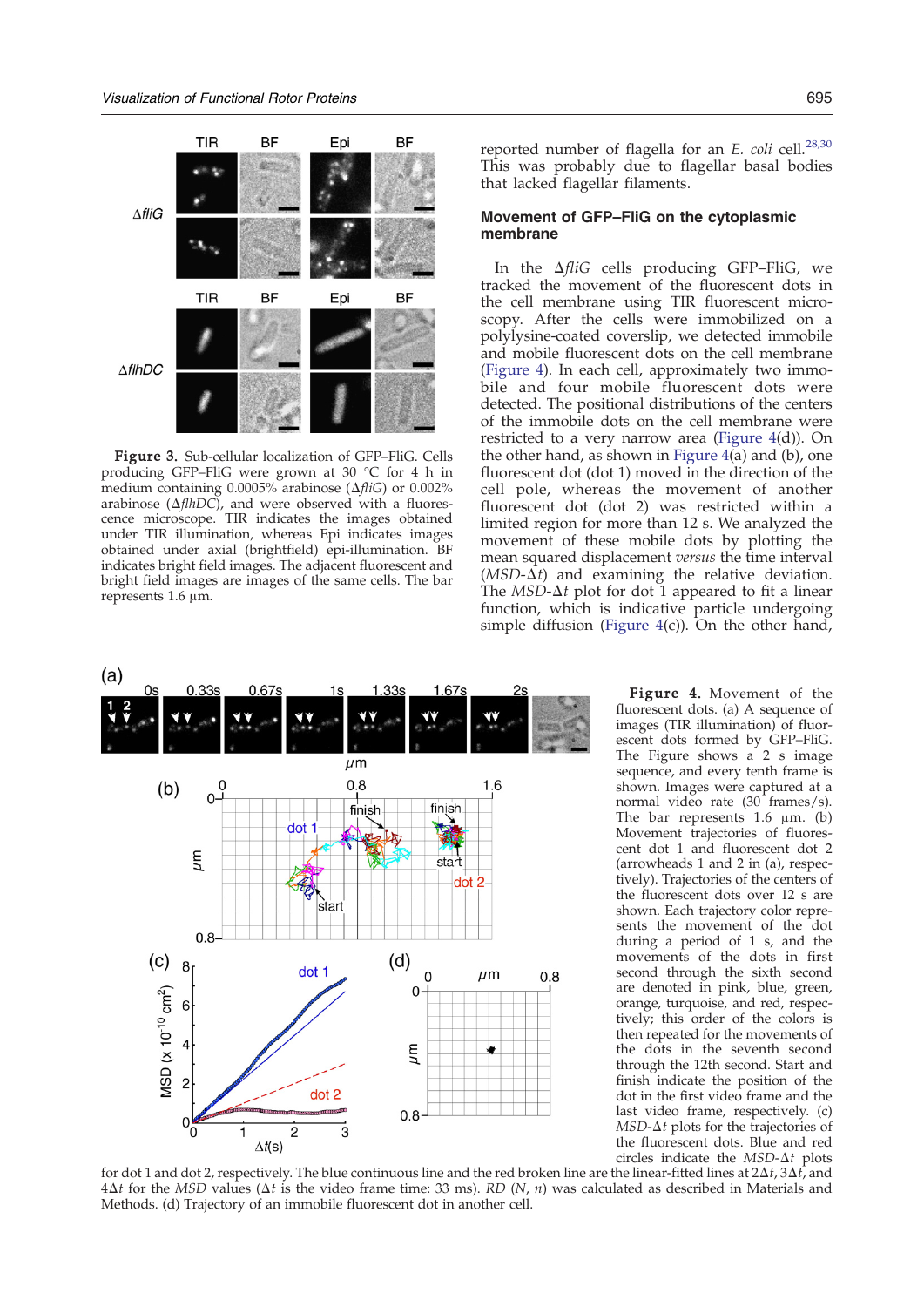<span id="page-4-0"></span>the MSD-Δt plot of dot 2 is characteristic of a particle undergoing restricted diffusion ([Figure](#page-3-0)  $4(c)$  $4(c)$ ). The relative deviation, RD (300, 90), of dot 1 and dot 2 were calculated to be 1.1 and 0.2, respectively. From a comparison with the theore-tical RD (300, 90) reported by Kusumi et al.,<sup>[29](#page-8-0)</sup> the trajectory of dot 1 was determined to be a result of simple diffusion, whereas the trajectory of dot 2 was determined to be a result of restricted diffusion. We analyzed the trajectories of 15 other fluorescent dots using RD (300, 90) or RD (200, 90). Three of these trajectories were determined to result from simple diffusion and the average RD value for these dots was 0.9. Eight of the trajectories were determined to result from restricted diffusion and the average RD value for these dots was 0.2. The diffusion modes of the four remaining dots were not determined, because there were not enough data points for analysis. Estimating the diffusion coefficients (D) of dot 1 and dot 2 using

the slope of each of the  $MSD-\Delta t$  plots revealed that



the diffusion coefficients of dot 1 and dot 2 were  $5.6 \times 10^{-11}$  cm<sup>2</sup>/s and  $2.5 \times 10^{-11}$  cm<sup>2</sup>/s, respectively. The average diffusion coefficient for all 17 of the mobile dots was  $4.9 \times 10^{-11}$  (±3.1 × 10<sup>-11</sup>)cm<sup>2</sup>/s.

#### Observation of GFP–FliG in tethered cells

If the GFP–FliG protein retains its function and attaches to basal bodies as a component of the rotor, the rotational center of each tethered cell should be fluorescently labeled (Figure 5(a), central dot). To determine the position of the rotational center, we chose slowly rotating cells (approximately 1 revolution/s). For each of the GFP-FliG-producing cells, a single immobile fluorescent dot was observed at the midpoint of the cell body, which was the rotational center of the tethered cell (Figure 5(b), arrowhead C). In order to precisely determine the position of the central dot and the rotational center of the tethered cell, we determined the centers of the fluorescent signals from a central dot (arrowhead C)

> **Figure 5.** Sub-cellular localization of GFP–FliG in a tethered cell and determination of the rotational center. (a) Schematic diagrams to illustrate the concept. A flagellar filament (sticky filament) extending from the cell body is immobilized on the coverslip and the cell body rotates around this point. Central and satellite fluorescent dots are localized at the rotational center and the cell pole, respectively. These two dots were used to define the rotational center of the tethered cell. (b) A sequence of fluorescent images of a tethered cell. Images were captured at the normal video rate (30 frames/s) and every frame in the sequence is shown. C denotes the central dot and S marks the satellite dot. The bar represents 1.6 μm. (c) The distributions of the positions of a satellite dot and a central dot in a tethered cell. Shaded squares indicate the distribution of the positions of the central dot (150 points). The small open squares indicate the centers of the ellipses fitted from each rotation of the satellite dot (we analyzed five rotations). The positions of the centers of the fitted ellipses were calculated using the least-squares method from the center of the satellite dot. In this Figure, the position of the rotational center (large open square) was defined as

the average position of the five small open squares. The origin of this graph represents the center of the ellipse fitted based on the rotation of the satellite dot. Histograms indicate the distributions of the central dot along the X axis and Yaxis. (d) Histograms of positional data obtained for central dots from 11 tethered cells. For each tethered cell, the positions of the central dot were obtained from 100 frames, and the range of the distribution of the central dots was normalized to the center of the fitted ellipse.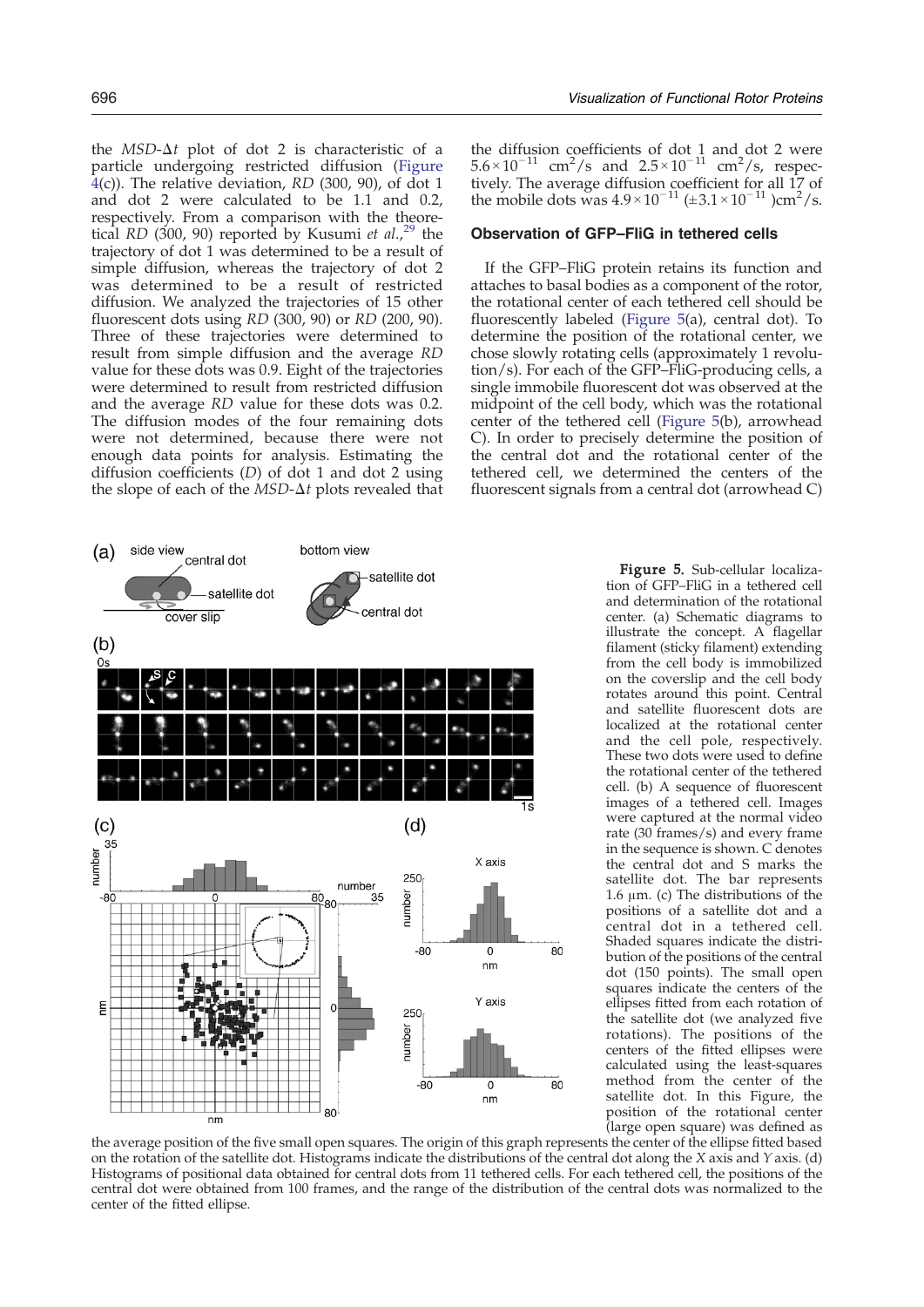and a satellite dot (arrowhead S) [\(Figure 5\(](#page-4-0)a) and (b)) from more than 100 frames (images were captured at 30 frames/s). As shown in the inset in [Figure 5](#page-4-0)(c), the center of the satellite dot followed a circular path with a radius of approximately 1.2 μm (shaded squares). The rotational center of the tethered cell was defined as the center of the ellipse calculated by least-squares fitting of the trajectory of the center of the satellite dot [\(Figure 5](#page-4-0)(c), large open square). In this cell, the standard deviations for the center of the fitted ellipse were  $\pm 12.8$  nm along the X axis and  $\pm$  19.2 nm along the Y axis. The positions of the center of the central dot were distributed within a range of approximately 80 nm along both the X and  $\tilde{Y}$  axes ([Figure 5](#page-4-0)(c), shaded squares). The rotational center calculated from the path of the satellite dot was located within the area defined by the distribution of the positions of the central dot [\(Figure 5\(](#page-4-0)c)). [Figure 5](#page-4-0)(d) shows the distributions of the positions of the central dots from 11 tethered cells. For each of these cells, the rotational center calculated from the movement of a satellite dot was located within the range defined by the distribution of the positions of the central dot. These results indicate that the GFP–FliG molecules localized at the rotational centers of the tethered cells.

## **Discussion**

The bacterial flagellar motor is a rotary motor driven by the electrochemical potentials of ions. The interaction between the rotor and the stators is thought to generate torque, thereby converting the energy of ion flux into mechanical power. In the flagellar motor of *E. coli*, FliG is a rotor component that is thought to interact directly with the stator complex formed by MotA and MotB.<sup>[23](#page-8-0)</sup> Here, we used the functional fusion protein GFP–FliG and TIR fluorescent microscopy to observe rotating motors and to characterize the motion of basal bodies in the cell membrane of E. coli.

To construct a flagellum, FliF first assembles to form the MS ring in the cytoplasmic membrane. FliG then attaches to the cytoplasmic surface of the MS ring to form the C ring with FliM and FliN. $6,7$  In the  $Δf\overline{I}hDC$  deletion strain, the MS ring is not formed because none of the flagellar proteins, including FliF, are produced[.](#page-8-0)<sup>[1](#page-8-0)</sup> Accordingly, no fluorescent dots were observed in GFP–FliG-producing ΔflhDC cells; a diffuse fluorescent signal was instead detected throughout the ΔflhDC cells [\(Figure 3](#page-3-0)). In contrast, fluorescent dots were detected in GFP–FliG-producing  $\Delta fliG$  cells, indicating that the formation of the fluorescent dots was dependent on the flagellar proteins. It can be concluded that the fluorescent dots corresponded to locations at which GFP–FliG bound to MS rings, and in some cases, assembled to form the rotor in the basal body of a flagellar motor.

Although we may not have detected all of the fluorescent dots due to the high background fluorescence, at least 11 fluorescent dots were observed in each cell. Interestingly, this number of dots is more than the reported number of flagella for an individual cell. $28,30$ <sup>t</sup> The larger than expected number of fluorescent puncta was probably not due to the overproduction of GFP–FliG. In  $\Delta filG$  cells, the number of MS rings is probably the same as in RP437 cells because FliF is produced from the chromosome. This means that the number of fluorescent dots was limited by the number of MS rings. Thus, the maximum number of fluorescent dots would not exceed the number of MS rings even if GFP–FliG was overproduced. Therefore, E. coli cells must have complete flagellar structures and partial flagella that lack filaments, such as basal bodies that are not completely assembled and/or basal bodies that have lost the flagellar filaments. It has been reported that there are an average of 3.4 flagella in each  $E$ . *coli* cell.<sup>[30](#page-9-0)</sup> This suggests that there are twice as many unfinished basal body structures as there are fully assembled basal bodies with intact flagella.

We observed mobile and immobile fluorescent dots in cells producing GFP–FliG. After the construction of the MS ring and the C ring, the export apparatus attached to the inside of the C ring transports the axial proteins outside of the cytoplasmic membrane, where they assemble to form the rod, hook, and filament[.](#page-8-0)<sup>[8](#page-8-0)</sup> Structures consisting of an MS ring and a C ring without the axial components can probably diffuse in the cell membrane, whereas basal bodies with axial structures that penetrate the peptidoglycan layer and/or the outer membrane are likely fixed in the cell membrane. The diffusion coefficient of the mobile fluorescent dots roughly estimated from the  $MSD-\Delta t$  plots was  $4.9 \times 10^{-11} (\pm 3.1 \times 10^{-11})$  cm<sup>2</sup>/s. If each mobile fluorescent dot corresponded to a single flagellar basal body, the molecular size of the fluorescent dots was at least 3200 kDa (26 molecules each of FliF, FliG, and GFP). In the cell membrane of E. coli, the diffusion coefficient (D) of a TatA–GFP fusion protein (9.6 kDa) was estimated to be  $1.3 \times 10^{-9}$ cm<sup>2</sup>/s using fluorescence recovery after photo-bleaching[.](#page-9-0)<sup>[31](#page-9-0)</sup> On the other hand, the  $D$  value of the  $MotA<sub>4</sub>–MotB<sub>2</sub> complex, which is the stator of the$ bacterial flagellar motor, was estimated to be<br>8.8×10<sup>−11</sup> cm<sup>2</sup>/s using single particle tracking.<sup>[32](#page-9-0)</sup> Because the D value is dependent on the Stokes radius (r) of the transmembrane domain in the lipid bilayer, it is not surprising that the D values of the complexes composed of GFP–FliG and MotA<sub>4</sub>– Mot $\overline{B}_2$  are of the same order of magnitude (×10<sup>-11</sup>)  $\text{cm}^2/\text{s}$ ). On the other hand, the observation that the D value of the GFP–FliG complex is smaller than that reported for the TatA fusion protein is reasonable, because TatA was predicted to have one transmembrane segment by the SOSUI program.

Some of the mobile fluorescent dots diffused within a restricted area [\(Figure 4\(](#page-3-0)b) and (c), dot 2). Structures in the peptidoglycan layer and/or the outer membrane, such as L rings and P rings, might capture flagellar basal bodies that are diffusing in the cytoplasmic membrane. On the other hand, in eukaryotic cells, several elements have been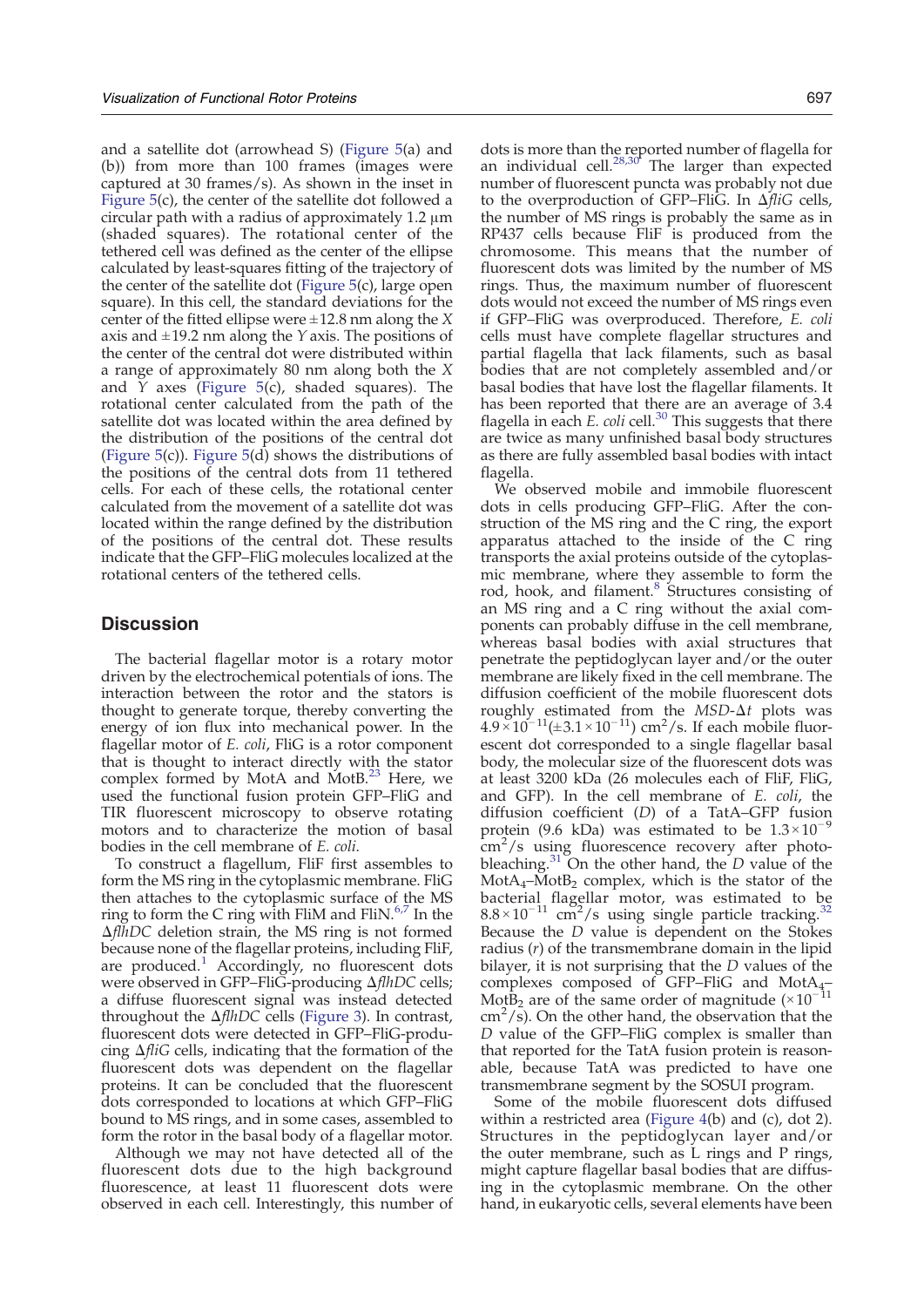proposed to restrict the movement of membrane proteins, including a membrane skeleton/cytoskeleton [fence](#page-9-0) or transient confinement zones (TCZs).33–<sup>35</sup> In bacteria, MreB forms actin-like filaments that run along the inner surface of the cytoplasmic membrane,<sup>[36](#page-9-0)</sup> whereas FtsZ, a tubulin homolog that is required for cell division, forms a ring structure at the site of division.[37](#page-9-0) Membrane domains enclosed by cytoskeletal-like structures or TCZ-like membrane domains might restrict the diffusion of flagellar basal bodies. This restriction might be involved in determining positions at which flagella form.

Only 3% of cells producing GFP–FliG were observed to swim, and the swimming speed of these cells was half of the speed observed for cells producing wild-type FliG from a plasmid. This phenotype may be attributable to a reduction in the number of flagella. The percentage of GFP–FliGproducing cells with flagella was low and the amount of flagellin in these cells was approximately ten times less than the amount of flagellin in the cells producing wild-type FliG. The *fliC* gene, which encodes flagellin, is a class III gene in the expression hierarchy of the flagellar genes. The expression of class III genes is repressed by the anti-sigma factor FlgM, and this repression is removed following the excretion of FlgM through the flagellar export apparatus[.](#page-8-0) $\frac{1}{1}$  $\frac{1}{1}$  $\frac{1}{1}$  The low expression level of flagellin suggests that anti-sigma factor FlgM was not efficiently pumped out of the GFP–FliG-producing cells; this would prevent the cells from downregulating the expression of the class II flagellar genes and increasing the expression of the class III genes. Our observations suggest that the activity of the export apparatus was reduced or the assembly of the export apparatus was inhibited by the GFP molecule fused to FliG.

When the GFP–FliG-producing cells were tethered to glass coverslips, they were able to rotate although the rotation speed was about half of that observed for cells producing wild-type FliG. A puncta of GFP–FliG was localized at the rotational center of each tethered cell ([Figure 5\)](#page-4-0). This indicates that (i) GFP–FliG was located at the site of the motor, (ii) GFP–FliG assembled on an MS ring or in a flagellar basal body, and (iii) the fusion protein functioned as a component of the rotor in the flagellar motor. Compared to cells with wild-type motors, the rotation of the motors was biased to the CCW direction and the switching frequency was low in the GFP–FliG-expressing cells. GFP is a large protein (27 kDa) with a  $\beta$ -barrel structure.<sup>[38](#page-9-0)</sup> Fusion of this protein to the N terminus of FliG may have affected the structure of FliG, the interaction between FliG and MotA, and/or the interaction between FliM and phosphorylated CheY, which switches the rotation of the motor from CCW to CW. Alternatively, the low level of expression of the class III genes or the late genes (the che and mot genes) might have affected the rotation of the motor. $<sup>1</sup>$  $<sup>1</sup>$  $<sup>1</sup>$ </sup>

Here, we have successfully observed fluorescently labeled, rotating flagellar motors and the diffusion

of flagellar basal bodies in the cytoplasmic membrane. We do not know the precise number of FliG molecules that are in an individual rotating motor. According to a rough estimate, the fluorescent intensity of one of the fluorescent dots appeared to be about ten times stronger than that of a single molecule of GFP (data not shown), suggesting that at least ten molecules of GFP–FliG were present in each fluorescent dot. As shown in a recent report,<sup>[32](#page-9-0)</sup> we may be able to determine the precise number of FliG molecules that are incorporated into a functional motor by measuring single-step photobleaching of GFP–FliG in a rotating cell. Additionally, development of this technique may allow us to examine the interaction between the flagellar motor components, such as the rotor and the stator, using fluorescence resonance energy transfer.

## Materials and Methods

#### Bacterial strains, growth conditions, and media

The bacterial strains used in this study are listed in Table 3. E. coli cells were cultured in LB broth  $(1\% (w/v))$ tryptone peptone,  $0.5\%$  (w/v) yeast extract, and  $0.5\%$  $(w/v)$  NaCl) or TG broth (1%  $(w/v)$  tryptone peptone, 0.5% (w/v) NaCl, and 0.5% (w/v) glycerol) at  $30 °C$ . Chloramphenicol was added to a final concentration of  $25 \mu g/ml$  and ampicillin was added to a final concentration of 50  $\mu$ g/ml.

#### Plasmids

The plasmids used in this study are listed in Table 3. The plasmids carrying the fliG gene under the control of the araBAD promoter were pBAD33-based plasmids. The SacI/HindIII fragment from pSL27 was inserted into the SacI/HindIII sites of pTY102, resulting in the pYF2 plasmid. A fragment encoding the fliG gene, which was amplified by PCR using pYF2 as a template, the sense primer BsrGI–fliG, and an antisense primer that annealed to a region downstream of the multiple cloning site was

Table 3. Bacterial strains and plasmids

|                    | Description                        | Source or<br>reference |
|--------------------|------------------------------------|------------------------|
| A. Strains         |                                    |                        |
| RP437              | F thi thr leu his met eda rpsL     | 41                     |
|                    | (wild-type for motility)           |                        |
| <b>DFB225</b>      | RP437 ∆fliG                        | 42                     |
| RP3098             | $\Delta$ (flhD-flhA)4              | 43                     |
| <b>B.</b> Plasmids |                                    |                        |
| pBAD33             | $Cmr$ , PBAD                       | 44                     |
| pBR322             | $Ap^{r}$ , $Tc^{r}$                | 45                     |
| pTY200             | $his6-$ gfp in pBAD33              | 24                     |
| pTY102             | fliG of V. alginolyticus in pBAD33 | 24                     |
| pSL27              | fliG of E. coli in pAlter-1        | 41                     |
| pYF <sub>2</sub>   | fliG of E. coli in pBAD33          | This work              |
| pYF1               | his6-gfp-fliG of E. coli in pBAD33 | This work              |
| pYS11              | fliC sticky in pBR322              | 27                     |

Cm<sup>r</sup>, chloramphenicol resistant; Ap<sup>r</sup>, ampicillin resistant; Tc<sup>r</sup>, tetracycline resistant; PBAD, araBAD promoter; his6, hexahistidine tag.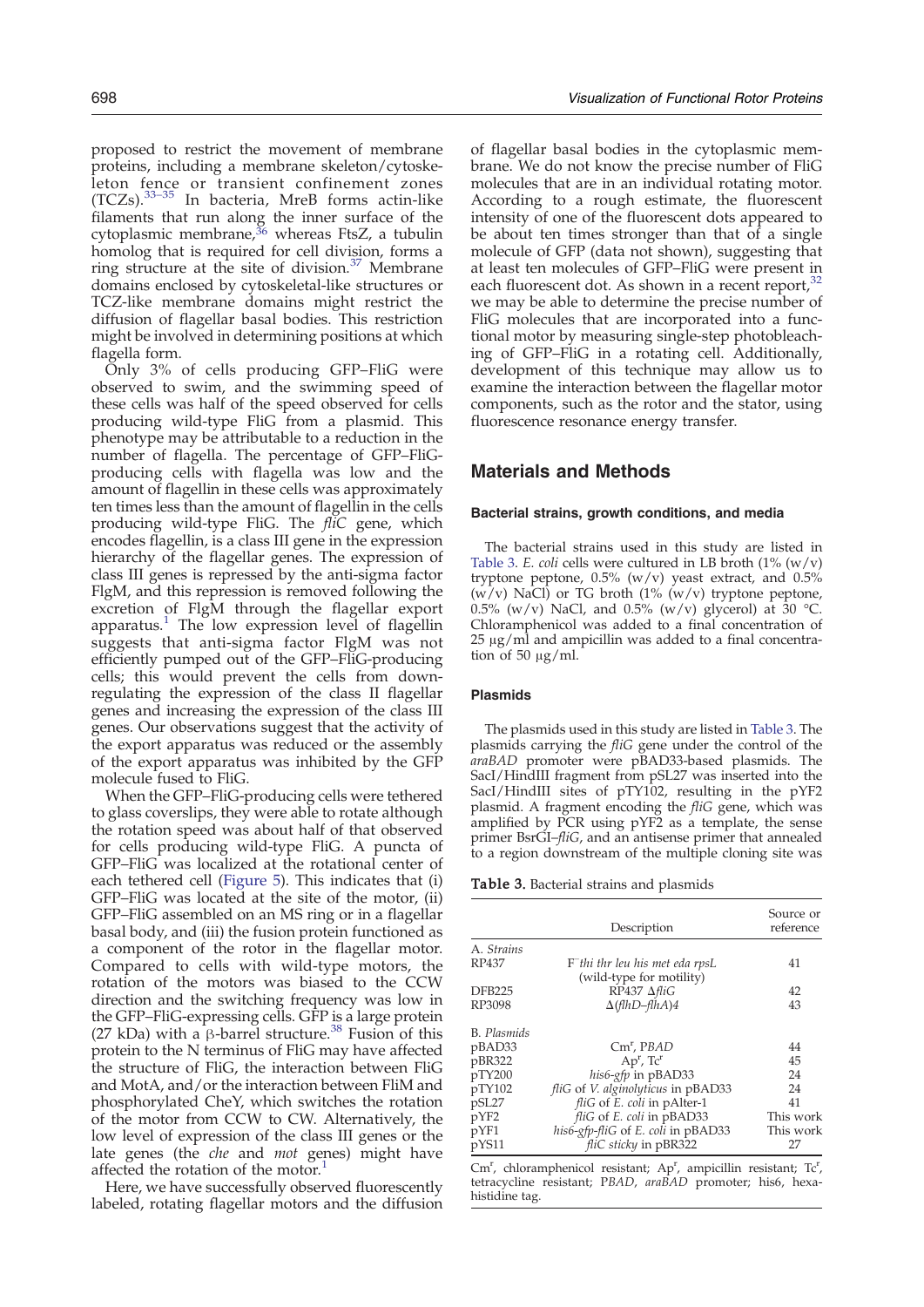inserted into the BsrGI/HindIII sites of pTY200; this plasmid was named pYF1.

#### Preparation of cells for observation with fluorescence microscopy

Overnight cultures of cells harboring the plasmids were inoculated into TG medium (1/100) in the presence of arabinose and cultured at 30 °C for 4 h. The cells were harvested by centrifugation and suspended in motility medium: 10 mM potassium phosphate (pH 7.0), 0.1 mM EDTA, and 85 mM NaCl. Sixty μl of the cell suspension was loaded into the space between a slide glass and a coverslip with a spacer. The slide was then inverted and incubated for 2 min. Another 60 μl of motility medium was loaded into the space between the slide and the coverslip to remove the remaining unattached cells.

#### Microscopic system

We used an Olympus IX-71 microscope with a modified mirror turret to allow side entry of the excitation light into the microscope. A laser beam  $(\lambda = 488 \text{ nm})$  for excitation was focused at the back focal plane of the objective lens (Olympus PLAPON  $60XOTIRFM$ , NA = 1.45). For objec-tive TIR illumination<sup>[39](#page-9-0)</sup> the angle of the incident laser beam was adjusted with a mirror set in front of the focusing lens  $(f=180)$  so that the laser beam would pass near the edge of the objective lens. In our experiments, the incidence angle was 71.4°, and thus the evanescent light reached a depth of approximately 70 nm (the value when the sample on the glass surface was water). The image was projected to an EM-CCD camera (DV860-BV, Andor Technology, South Windsor, CT) through a projection lens  $(5\times)$ ; as a result, 1 pixel corresponded to 80 nm in the specimen plane. All images were captured at the normal video rate (30 frames/s). We confirmed the positional resolution of this microscope system was 5 nm in an experiment using a 100 nm fluorescent bead.

#### Determination of the rotational center of a tethered cell

We used the free ImageJ software† for analysis of all of the images. The position of the rotational center was defined as the center of a fitted ellipse calculated by the least-squares method from the center of a fluorescent satellite dot. For the definition of the rotational center of a tethered cell, the positions of the center of the fluorescent satellite dot obtained from more than 100 video frames were used. The distribution of positions of the central dots was calculated from the centers of their fluorescent signals. To calculate the center of each dot, we analyzed video frames that contained more than 16 pixels that were brighter than the threshold intensity. We selected tethered cells rotating CCW for analysis.

#### Tracking the movement of fluorescent dots

To track the movement of the mobile fluorescent dots, ΔfliG cells producing GFP–FliG were attached to polylysine-coatedcoverslips and observed with TIR fluorescent microscopy. Images were captured at 30 frames/s and the center of the fluorescent mobile dot was calculated in each video frame. For the trajectory of each fluorescent dot, the mean square displacement (MSD) was calculated according to the following formula:[29](#page-8-0)

$$
MSD(n\delta t) = \frac{1}{N - 1 - n} \sum_{j=1}^{N-1-n} \left\{ \left[ x(j\delta t + n\delta t) - x(j\delta t) \right]^2 + \left[ y(j\delta t + n\delta t) - y(j\delta t) \right]^2 \right\},
$$

where  $\delta t$  is the video frame time (33 ms) and  $(x(i\delta t +$  $n\delta t$ ) –  $x(j\delta t)$ ,  $y(j\delta t+n\delta t)$  –  $y(j\delta t)$ ) describes the position of the dot following a time interval  $\Delta t_n = n\delta t$  after starting at position  $(x(j\delta t), y(j\delta t))$ ; N is the total number of frames in the recording sequence,  $n$  and  $j$  are positive integers, and  $n$  determines the time increment. The diffusion coefficients  $(D_{2-4})$  of the mobile dots were estimated by fitting the MSD values at  $2\Delta t$ ,  $3\Delta t$ , and  $4\Delta t$  using a straight line.<sup>[29](#page-8-0)</sup> Mobile dots that were tracked for more than 200 frames were analyzed for the calculation of the diffusion coefficient. The relative deviation  $RD$  (N, n) was used for the determination of the diffusion mode of a mobile fluorescent dot.<sup>[29](#page-8-0)</sup> The relative deviation is defined as

$$
RD(N, n) = \frac{MSD(N, n)}{4D_{2-4n\delta t}}
$$

where  $MSD(N, n)$  represents the  $MSD$  at the time interval n $\delta t$  from a sequence of N video frames.  $4D_{2-4}$  is the expected average MSD value for fluorescent dots undergoing simple diffusion with a diffusion coefficient of  $D_{2-4}$ . The value of RD (300, 90) or RD (200, 90) was used for the determination of the diffusion mode of each mobile fluorescent dot.<sup>[29](#page-8-0)</sup>

#### Detection of GFP–FliG and flagellin in E. coli cells

E. coli cells harboring a plasmid encoding wild-type FliG or GFP–FliG were incubated at 30 °C for 4 h in TG medium containing arabinose. The cells were harvested by centrifugation and suspended in motility medium to an  $A_{660}$  of 10. The same volume of SDS loading buffer (033M Tris-HCl, pH 6.8, 42% glycerol, 5% SDS, 0.017% bromophenol blue, 17% 2-mercaptoethanol) was added to the cell suspensions and the samples were boiled at 100 °C for 5 min. The proteins were separated by SDS–PAGE and immunoblotting was performed using anti-FliG (a gift from D. Blair) and anti-GFP antibodies (GFP monoclonal antibodies, Clontech).

To detect flagellin, a 1/10 volume of trichloroacetic acid was added to the cell culture  $(A_{660}=1)$  and the cells were harvested by centrifugation. The pellet was washed with acetone and dried. The pellet was suspended in a 1/10 volume of the twofold diluted SDS loading buffer to the original culture volume. The proteins were separated by SDS–PAGE and immunoblotting was performed using anti-flagellin antibodies (laboratory stock).

#### Measurement of the swimming fraction and swimming speed

Cells were grown at 30 °C for 4 h in TG medium containing arabinose. The cell suspensions were diluted 50-fold in fresh TG medium containing 20 mM serine, which was used to suppress CW rotation. Cell motility was observed under a dark-field microscope and recorded † <http://rsb.info.nih.gov/ij/> on videotape. Swimming speed was determined as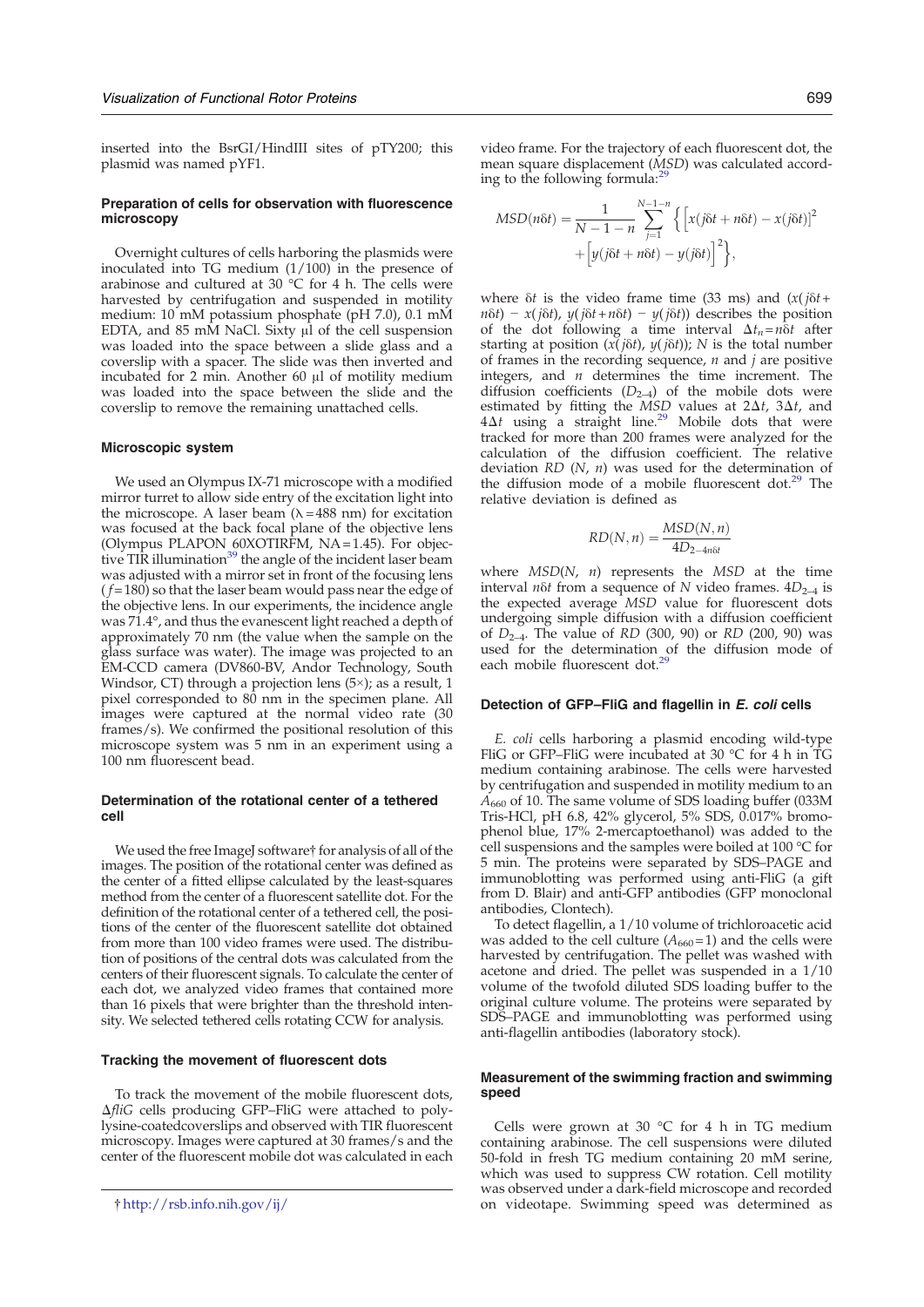<span id="page-8-0"></span>described.<sup>[40](#page-9-0)</sup> The average swimming speed was obtained by measuring at least  $40$  swimming tracks. The swimming fraction was measured from the same videotape.

## Acknowledgements

We are grateful to Dr Richard Berry for critically reading the manuscript and thank Dr Toshiharu Yakushi for helpful discussions. This work was supported in part by grants-in-aid for scientific research from the Japan Society for the Promotion of Science (to M. H. and S. K.), from the Ministry of Education, Culture, Sports, Science and Technology of Japan (to A. I.), from JSPS Research Fellowships for Young Scientists (to Y. S.), and from the Japan Science and Technology Agency (to M. H., S. K. and A. I.).

## **References**

- 1. Macnab, R. M. (1996). Flagela and motility. In Eschericia coli and Salmonella (Neidhardt, F. C., ed), pp. 123–145, American Society for Microbiology, Washington, DC.
- 2. Atsumi, T., McCarter, L. L. & Imae, Y. (1992). Polar and lateral flagellar motors of marine Vibrio are driven by different ion-motive forces. Nature, 355, 182–184.
- 3. Hirota, N., Kitada, M. & Imae, Y. (1981). Flagellar motors of alkalophilic Bacillus are powered by an electrochemical potential gradient of Na<sup>+</sup>. FEBS Letters, 132, 278–280.
- 4. Manson, M. D., Tedesco, P., Berg, H. C., Harold, F. M. & van der Drift, C. (1977). A proton motive force drives bacterial flagella. Proc. Natl Acad. Sci. USA, 74, 3060–3064.
- 5. Ito, M., Hicks, D. B., Henkin, T. M., Guffanti, A. A., Powers, B. D., Zvi, L. et al. (2004). MotPS is the statorforce generator for motility of alkaliphilic Bacillus, and its homologue is a second functional Mot in Bacillus subtilis. Mol. Microbiol. 53, 1035–1049.
- 6. Francis, N. R., Sosinsky, G. E., Thomas, D. & Derosier, D. J. (1994). Isolation, characterization and structure of bacterial flagellar motors containing the switch complex. J. Mol. Biol. 235, 1261–1270.
- 7. Kubori, T., Shimamoto, N., Yamaguchi, S., Namba, K. & Aizawa, S. (1992). Morphological pathway of flagellar assembly in Salmonella typhimurium. J. Mol. Biol. 226, 433–446.
- 8. Macnab, R. M. (2004). Type III flagellar protein export and flagellar assembly. Biochim. Biophys. Acta, 1694, 207–217.
- 9. Asai, Y., Kojima, S., Kato, H., Nishioka, N., Kawagishi, I. & Homma, M. (1997). Putative channel components for the fast-rotating sodium-driven flagellar motor of a marine bacterium. J. Bacteriol. 179, 5104–5110.
- 10. Dean, G. D., Macnab, R. M., Stader, J., Matsumura, P. & Burks, C. (1984). Gene sequence and predicted amino acid sequence of the motA protein, a membrane-associated protein required for flagellar rotation in Escherichia coli. J. Bacteriol. 159, 991–999.
- 11. Stader, J., Matsumura, P., Vacante, D., Dean, G. E. & Macnab, R. M. (1986). Nucleotide sequence of the Escherichia coli MotB gene and site-limited inccorporation of its product into the cytoplasmic membrane. J. Bacteriol. 166, 244–252.
- 12. Blair, D. F. & Berg, H. C. (1990). The MotA protein of E. coli is a proton-conducting component of the flagellar motor. Cell, 60, 439–449
- 13. Sato, K. & Homma, M. (2000). Functional reconstitution of the Na<sup>+</sup>-driven polar flagellar motor component of Vibrio alginolyticus. J. Biol. Chem. 275, 5718–5722.
- 14. Fukuoka, H., Yakushi, T., Kusumoto, A. & Homma, M. (2005). Assembly of motor proteins, PomA and PomB, in the Na<sup>+</sup>-driven stator of the flagellar motor. J. Mol. Biol. 351, 707–717.
- 15. Yakushi, T., Hattori, N. & Homma, M. (2005). Deletion analysis of the carboxyl-terminal region of the PomB component of the Vibrio alginolyticus polar flagellar motor. J. Bacteriol. 187, 778–784.
- 16. Bren, A. & Eisenbach, M. (1998). The N terminus of the flagellar switch protein, FliM, is the binding domain for the chemotactic response regulator. CheY. J. Mol. Biol. 278, 507–514.
- 17. Mathews, M. A., Tang, H. L. & Blair, D. F. (1998). Domain analysis of the FliM protein of Escherichia coli. J. Bacteriol. 180, 5580–5590.
- 18. Toker, A. S. & Macnab, R. M. (1997). Distinct regions of bacterial flagellar switch protein FliM interact with FliG. FliN and CheY. J. Mol. Biol. 273, 623–634.
- 19. Yamaguchi, S., Aizawa, S., Kihara, M., Isomura, M., Jones, C. J. & Macnab, R. M. (1986). Genetic evidence for a switchig and energy-transducing complex in the flagellar motor of Salmonella typhimurium. J. Bacteriol. 168, 1172–1179.
- 20. Lloyd, S. A. & Blair, D. F. (1997). Charged residues of the rotor protein FliG essential for torque generation in the flagellar motor of Escherichia coli. J. Mol. Biol. 266, 733–744.
- 21. Zhou, J. D. & Blair, D. F. (1997). Residues of the cytoplasmic domain of MotA essential for torque generation in the bacterial flagellar motor. J. Mol. Biol. 273, 428–439.
- 22. Brown, P. N., Hill, C. P. & Blair, D. F. (2002). Crystal structure of the middle and C-terminal domains of the flagellar rotor protein FliG. EMBO J. 21, 3225–3234.
- 23. Zhou, J. D., Lloyd, S. A. & Blair, D. F. (1998). Electrostatic interactions between rotor and stator in the bacterial flagellar motor. Proc. Natl Acad. Sci. USA, 95, 6436–6441.
- 24. Yorimitsu, T., Mimaki, A., Yakushi, T. & Homma, M. (2003). The conserved charged residues of the Cterminal region of FliG, a rotor component of the Na<sup>+</sup>driven flagellar motor. J. Mol. Biol. 334, 567–583.
- 25. Hirano, T., Shibata, S., Ohnishi, K., Tani, T. & Aizawa, S. (2005). N-terminal signal region of FliK is dispensable for length control of the flagellar hook. Mol. Microbiol. 56, 346–360.
- 26. Ryu, W. S., Berry, R. M. & Berg, H. C. (2000). Torquegenerating units of the flagellar motor of Escherichia coli have a high duty ratio. Nature, 403, 444–447.
- 27. Sowa, Y., Rowe, A. D., Leake, M. C., Yakushi, T., Homma, M., Ishijima, A. & Berry, R. M. (2005). Direct observation of steps in rotation of the bacterial flagellar motor. Nature, 437, 916–919.
- 28. Silverman, M. & Simon, M. I. (1974). Flagellar rotation and the mechanism of bacterial motility. Nature, 249, 73–74.
- 29. Kusumi, A., Sako, Y. & Yamamoto, M. (1993). Confined lateral diffusion of membrane receptors as studied by single particle tracking (nanovid microscopy). Effects of calcium-induced differentiation in cultured epithelial cells. Biophys. J. 65, 2021–2040.